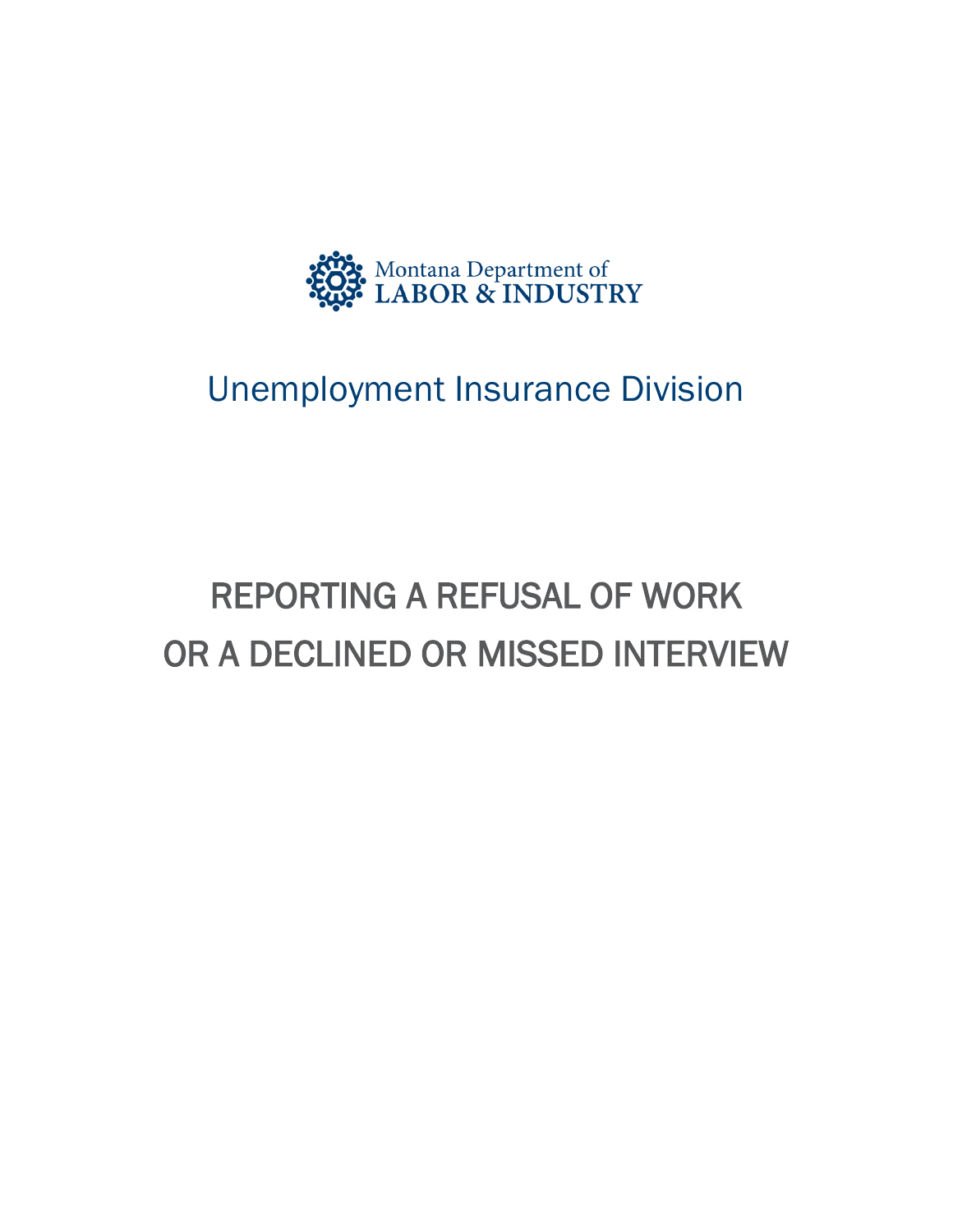#### Contents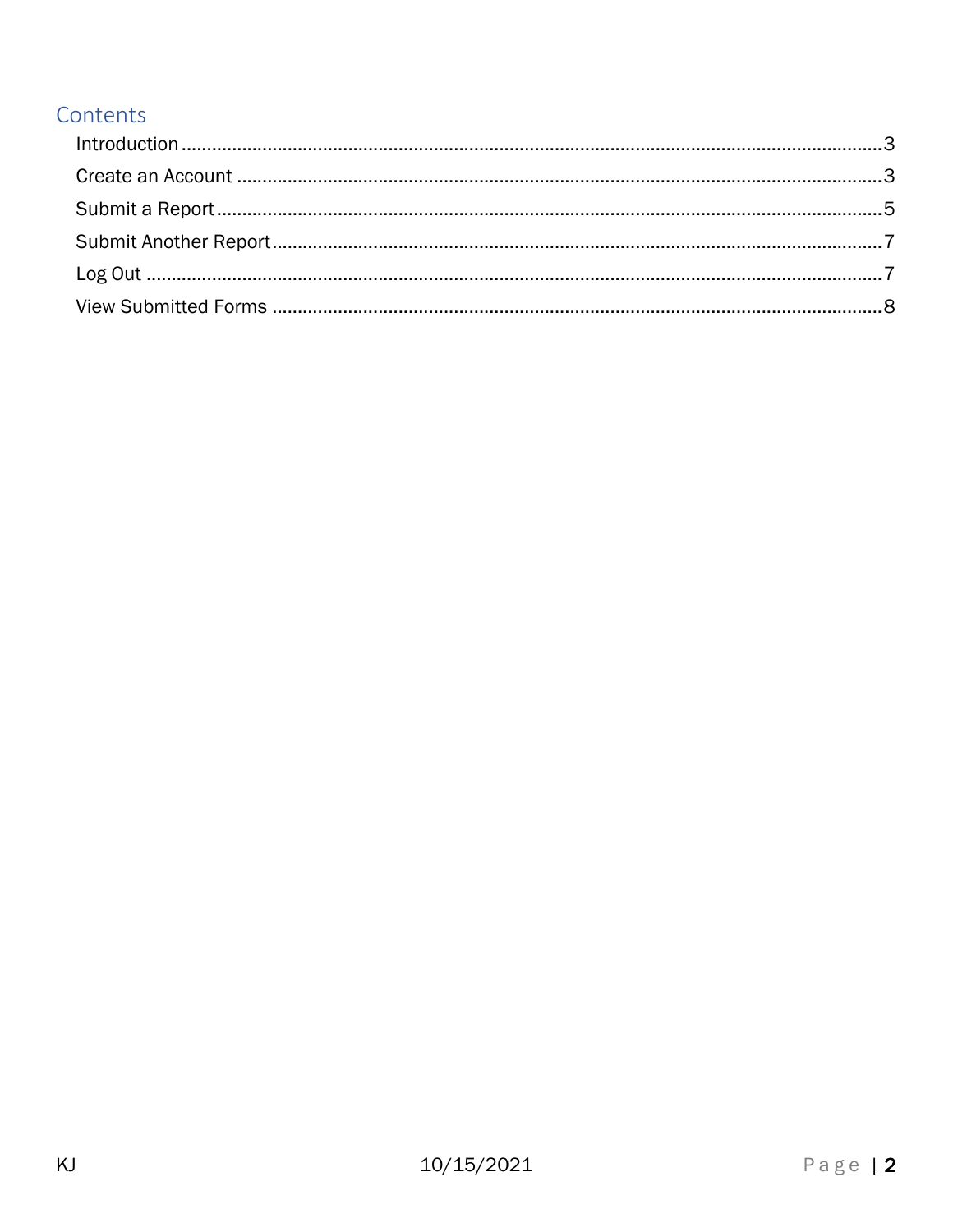#### <span id="page-2-0"></span>Introduction

The Unemployment Insurance reporting forms for Refusal of Work and Declined/Missed Interview are now on the State of Montana Self-Service Portal. This change will allow you to complete and submit the form in one place. To get started, navigate to the [Work Refusal or Declined/Missed](https://montana.servicenowservices.com/citizen?id=sc_cat_item&sys_id=6b540a5d1bed74100b73a8efe54bcbb9) [Interview Reporting Forms](https://montana.servicenowservices.com/citizen?id=sc_cat_item&sys_id=6b540a5d1bed74100b73a8efe54bcbb9) and sign in. We recommend you add a bookmark to the report form on your web browser for convenience.

## <span id="page-2-1"></span>Create an Account

If you don't have an account with the State of Montana Self-Service Portal, you may create one with a few easy steps.



1. On the Login screen, select Citizen Login.

2. On the Sign In screen, select Sign up at the bottom of the screen.

|                       | <b>MONTANA.GOV</b>                                                               |  |
|-----------------------|----------------------------------------------------------------------------------|--|
|                       |                                                                                  |  |
|                       |                                                                                  |  |
|                       |                                                                                  |  |
|                       | <b>SIGN IN</b>                                                                   |  |
| Username              |                                                                                  |  |
|                       | State Employees use your state network<br>username, all others use email address |  |
|                       |                                                                                  |  |
| Password              |                                                                                  |  |
|                       |                                                                                  |  |
|                       |                                                                                  |  |
| Remember me           |                                                                                  |  |
|                       |                                                                                  |  |
|                       | Sign In                                                                          |  |
| Need help signing in? |                                                                                  |  |
|                       |                                                                                  |  |
|                       | Don't have an account? Sign up                                                   |  |
|                       |                                                                                  |  |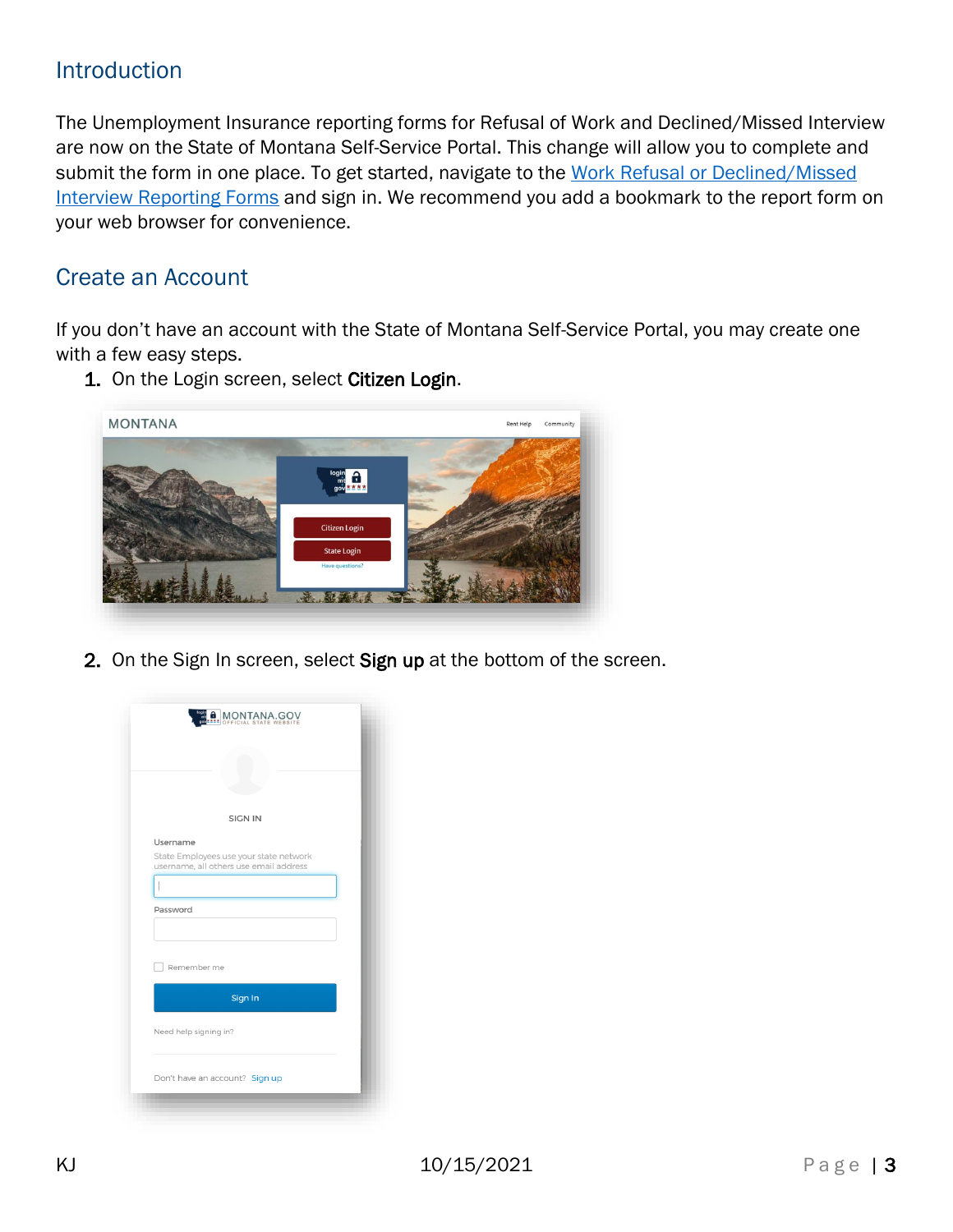3. Complete each field on the Create Account screen, then select Register.

|                         | <b>Create Account</b>      |  |
|-------------------------|----------------------------|--|
| Email*                  |                            |  |
| <sup>4</sup> Password * |                            |  |
| First name*             |                            |  |
| Last name*              |                            |  |
| Primary phone           |                            |  |
|                         | * indicates required field |  |
|                         | Register                   |  |

The screen will notify you a verification email has been sent.



4. Check your email for a new email from Okta. (Okta handles account services for the Self-Service Portal.) Select Activate Account in the email to finish your registration.

|                    | okta                                                                                     |
|--------------------|------------------------------------------------------------------------------------------|
| Hi Kristi,         |                                                                                          |
| Welcome to mtgov ! |                                                                                          |
|                    | To verify your email address and activate your account, please click the following link: |
|                    |                                                                                          |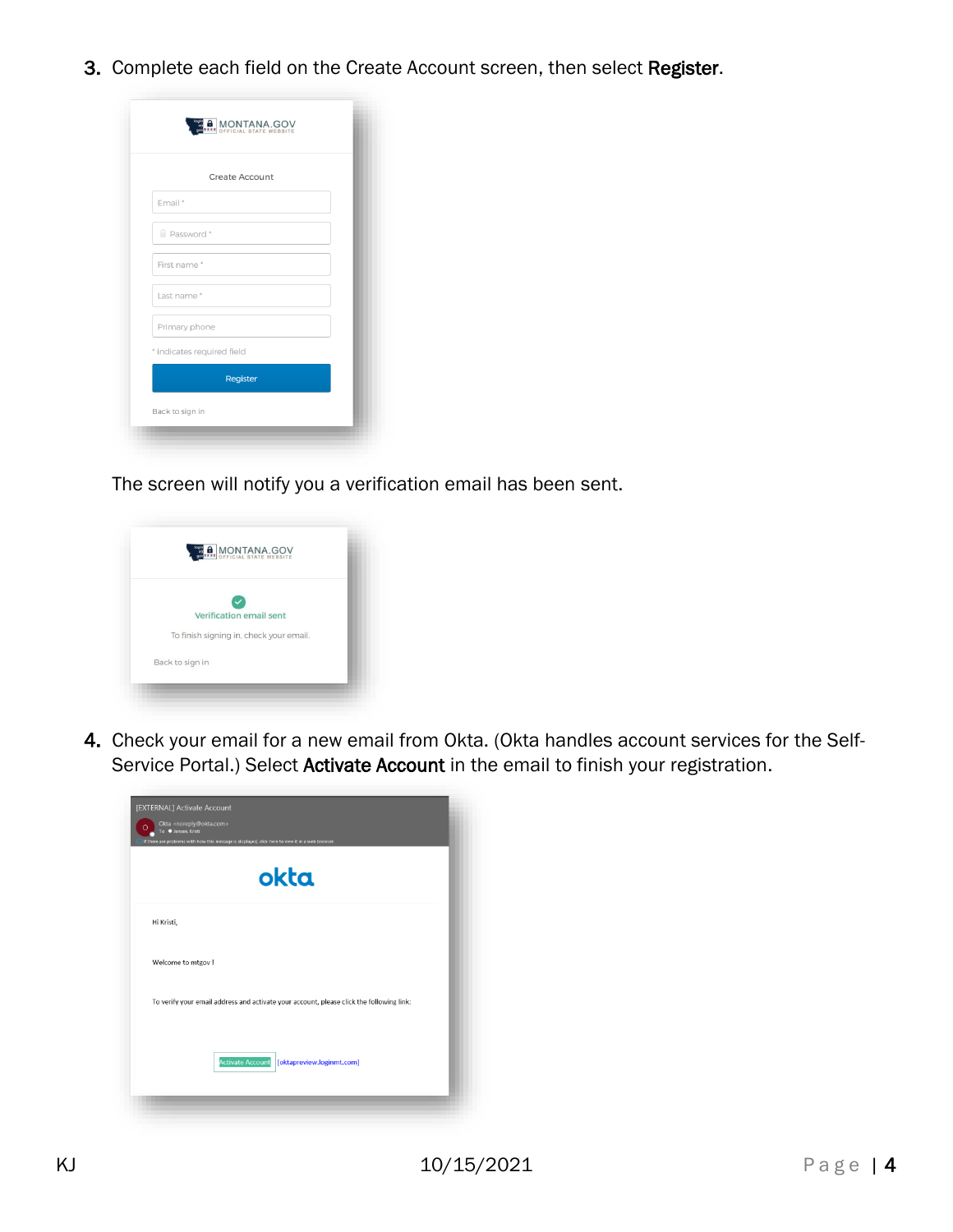## <span id="page-4-0"></span>Submit a Report

To report a refusal of work or an interview that was declined or missed with the State of Montana Self-Service Portal, follow these steps:

1. Navigate to the URL below and select Citizen Login:

[https://montana.servicenowservices.com/citizen?id=sc\\_cat\\_item&sys\\_id=6b540a5d1bed74100b73a8efe54bcbb9](https://montana.servicenowservices.com/citizen?id=sc_cat_item&sys_id=6b540a5d1bed74100b73a8efe54bcbb9)



2. Sign in with your email address and password, then select Sign In.

|                       | <b>MONTANA.GOV</b><br><b>OFFICIAL STATE WEBSITE</b><br>****                      |  |
|-----------------------|----------------------------------------------------------------------------------|--|
|                       |                                                                                  |  |
|                       |                                                                                  |  |
|                       | <b>SIGN IN</b>                                                                   |  |
| Username              |                                                                                  |  |
|                       | State Employees use your state network<br>username, all others use email address |  |
|                       |                                                                                  |  |
| Password              |                                                                                  |  |
|                       |                                                                                  |  |
|                       |                                                                                  |  |
| Remember me           |                                                                                  |  |
|                       | Sign In                                                                          |  |
| Need help signing in? |                                                                                  |  |
|                       |                                                                                  |  |
|                       | Don't have an account? Sign up                                                   |  |
|                       |                                                                                  |  |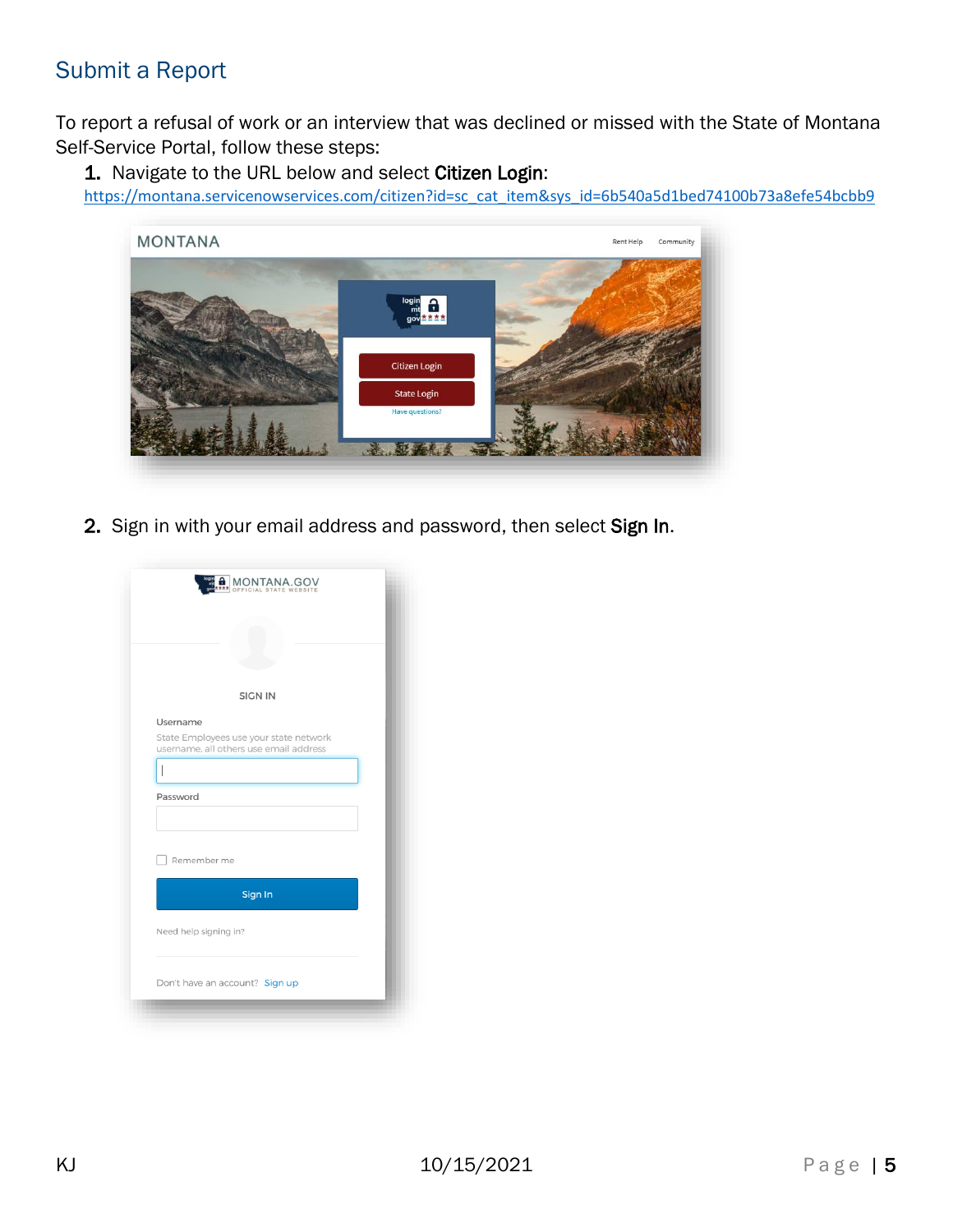3. When the Unemployment Report Form appears, select what you would like to report on the drop-down menu of the Request Type field. Then complete all required fields. Tip: Once a report is submitted, you cannot change it. Be sure that everything you want to report is included and correct before you click Submit.

| Unemployment Reporting Form<br>Unemployment Reporting Form                                                                                                                                                                                                                                                                                                             |  |
|------------------------------------------------------------------------------------------------------------------------------------------------------------------------------------------------------------------------------------------------------------------------------------------------------------------------------------------------------------------------|--|
| Complete a separate form for each individual who declines/misses an interview, or who refused work. Be as specific as possible with the<br>details. You may be contacted for additional information to assist in the process; however, the outcome of the refusal will be between the<br>agency and the claimant. Notification of the outcome will not be sent to you. |  |
|                                                                                                                                                                                                                                                                                                                                                                        |  |
|                                                                                                                                                                                                                                                                                                                                                                        |  |
|                                                                                                                                                                                                                                                                                                                                                                        |  |
| * Request Type:<br>-- None --                                                                                                                                                                                                                                                                                                                                          |  |
| $-$ None $-$                                                                                                                                                                                                                                                                                                                                                           |  |
| Declined/Missed Interview                                                                                                                                                                                                                                                                                                                                              |  |

- 4. If you have supporting evidence, such as email or text correspondence, follow these steps to add it to the report:
	- a. Select Add Attachments (located at the bottom of the form).



b. A pop-up box will open File Explorer. Select the file you want to add.



c. Select Open to add it to the report. The pop-up will disappear, and you will see the file name at the bottom of the form. If you would like to change the name of the document, select the pencil icon. If you need to remove the file, select the X. Select Add attachments to add another file.

| ≞ | Example Document.docx (12.2 KB)<br>just now | $\boldsymbol{\mathsf{x}}$ |
|---|---------------------------------------------|---------------------------|
|   |                                             | 2 Add attachments         |

5. Once the report is complete, select Submit.

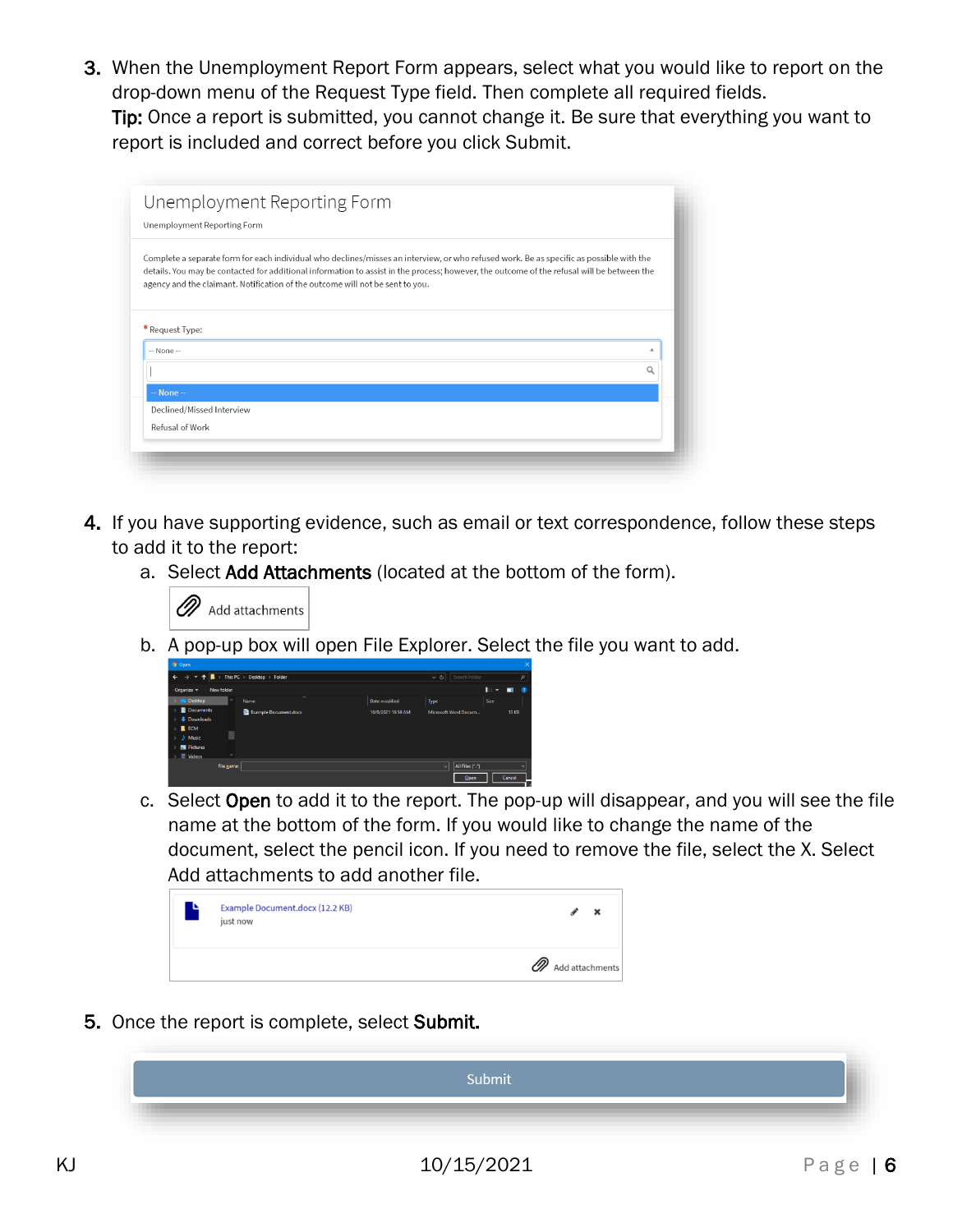# <span id="page-6-0"></span>Submit Another Report

Once a report has been submitted, you may start another by selecting the Submit Another Form from the pop-up at the top of your screen. If that pop-up is no longer present, you may navigate back to

[https://montana.servicenowservices.com/citizen?id=sc\\_cat\\_item&sys\\_id=6b540a5d1bed74100b73a8efe54bcbb9](https://montana.servicenowservices.com/citizen?id=sc_cat_item&sys_id=6b540a5d1bed74100b73a8efe54bcbb9) Tip: We recommend you bookmark that URL in your web browser for convenience.



#### <span id="page-6-1"></span>Log Out

To protect your account, please log out when your business is complete in the Self-Service Portal.

On a computer, select the circle with your initials at the top right corner of the screen. Then select Logout.

| <b>MONTANA</b> |                 | My Cases | Rent Help | Community         | KJ |
|----------------|-----------------|----------|-----------|-------------------|----|
|                | Home > My Lists |          |           | Profile<br>Logout |    |
|                | Search          |          |           | Q                 |    |
|                |                 |          |           |                   |    |

On a mobile device, open the menu (three lines on top right of screen), then select Logout.

| <b>MONTANA</b>   |  |
|------------------|--|
| My Cases         |  |
| <b>Rent Help</b> |  |
| Community        |  |
| KJ               |  |
| Logout           |  |
|                  |  |